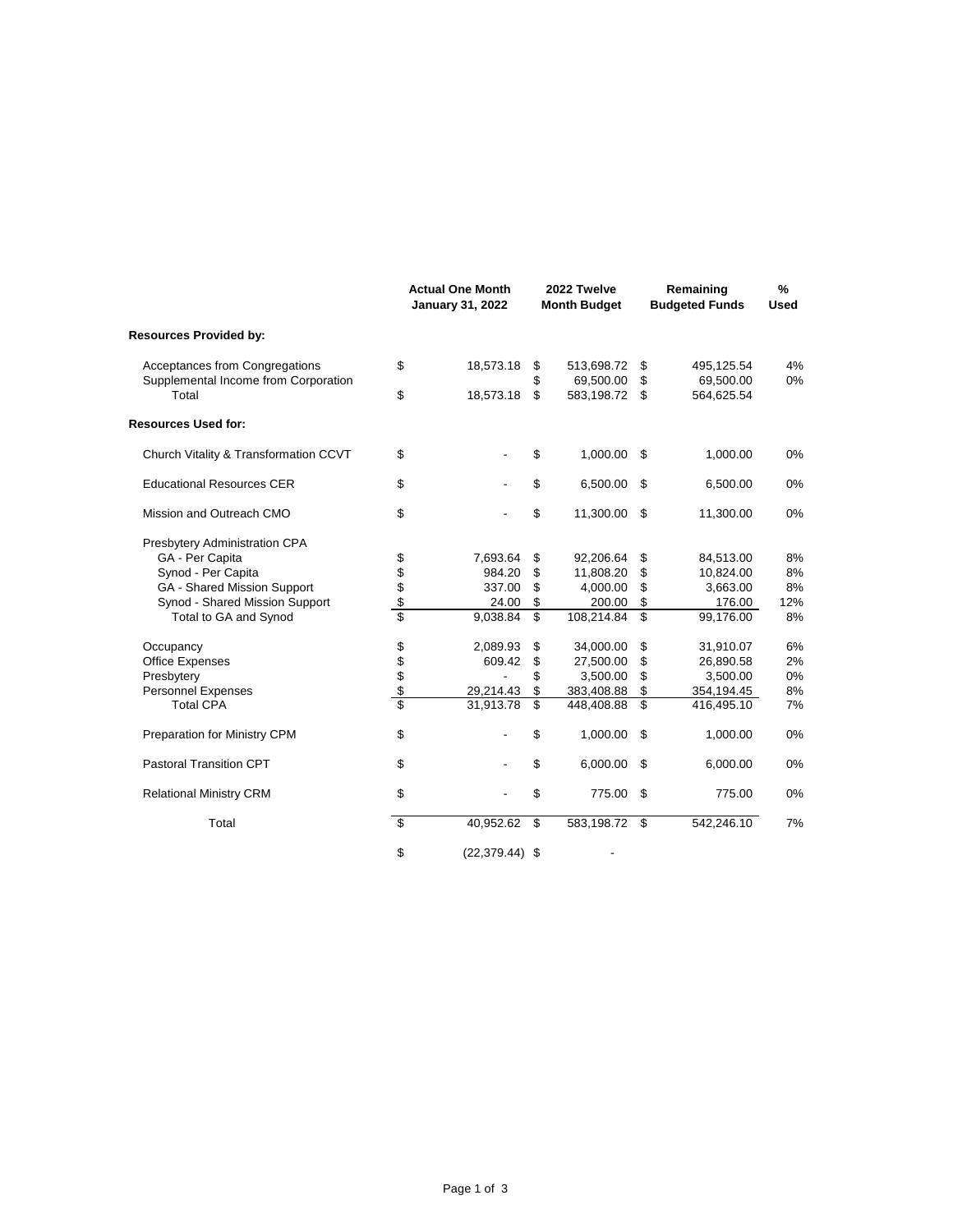| Restricted Net Assets as of January 31, 2022                             |                    |
|--------------------------------------------------------------------------|--------------------|
| Cmte on Church Vitality & Trans                                          |                    |
| Innovations in Worship Grant                                             | 3,849.00           |
| Total Cmte on Church Vitality & Trans                                    | 3,849.00           |
| <b>Cmte on Educational Resources</b>                                     |                    |
| <b>Blue Funds</b>                                                        | 10,043.16          |
| Brown & Hogshead                                                         | 581.00             |
| Harry S McClung                                                          | 2,682.00           |
| Peacemaking % Retained                                                   | 13,635.86          |
| Thomas & Martha Grafton                                                  | 979.26             |
| Women in Community (SacremeLife)                                         | 4,533.17           |
| Youth Council - SPYCE                                                    | 5,477.93           |
| <b>Total Cmte on Educational Resources</b><br>Cmte on Mission & Outreach | 37,932.38          |
| <b>Baja Mission Trip</b>                                                 |                    |
| 2022 Baja Mission Trip                                                   | 17,189.73          |
| <b>Sterrett Memorial Fund</b>                                            | 1,000.00           |
| <b>Tool Fund</b>                                                         | 1,519.52           |
| <b>Total Baja Mission Trip</b>                                           | 19,709.25          |
| <b>Disaster Relief Team</b>                                              |                    |
| <b>MVMC Shower Trailer - DRT</b>                                         | 1,787.84           |
| Covenant Shower Trailer - DRT                                            | 510.55             |
| <b>Total Disaster Relief Team</b>                                        | 2.298.39           |
| Domestic Mission Work                                                    | 9,966.81           |
| Foreign Mission Work                                                     | 8,966.81           |
| Hunger                                                                   |                    |
| Hunger Funds                                                             | 1,535.91           |
| <b>Total Hunger</b>                                                      | 1,535.91           |
| <b>Living Waters Team</b>                                                |                    |
| Water Projects - Undesignated                                            | 31,257.93          |
| El AyalEscuelaOficialRuralMixta<br>WP-ComalaaEscuelaTecnicoChixot        | 461.33             |
| WP-Guat.SantiagoAtitlan,Iglesia                                          | 461.33<br>1,029.32 |
| El Sinaca IglesiaAsambleaDeDios                                          | 461.33             |
| Iglesia Christiana Y Misionera                                           | 50.00              |
| <b>Total Living Waters Team</b>                                          | 33,721.24          |
| Partnership Committee                                                    |                    |
| <b>ESL - Project Funds</b>                                               | 4,357.64           |
| <b>Ethiopian Banquet</b>                                                 | 324.90             |
| <b>iCARE Gore Home</b>                                                   |                    |
| Wakjira Haile Scholarhsip                                                | 676.07             |
| <b>Total iCARE Gore Home</b>                                             | 676.07             |
| <b>Total Partnership Committee</b>                                       | 5,358.61           |
| Partnership Discretionary                                                | 1,613.65           |
| PCUSA Ethiopian Network                                                  | 331.20             |
| Ramsey Fund                                                              | 8,245.91           |
| Total Cmte on Mission & Outreach                                         | 91,747.78          |